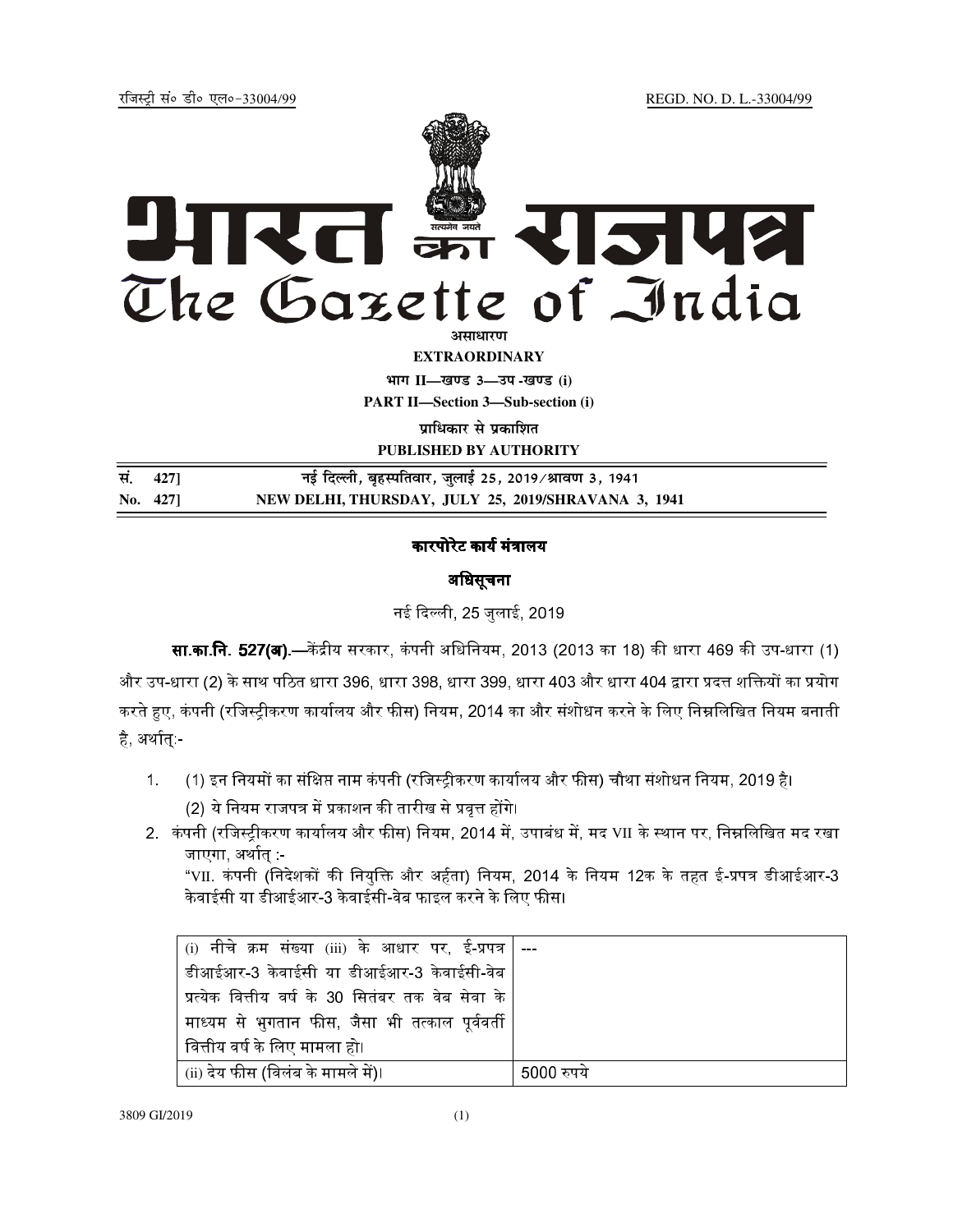| (iii) यदि कोई वैयक्तिक वेब सेवा के माध्यम से ई-प्रपत्र   5000 रुपये" |  |
|----------------------------------------------------------------------|--|
| डीआईआर-3 केवाईसी या डीआईआर-3 केवाईसी-वेब                             |  |
| फाइल करने में असफल रहा है तो देय फीस, जैसा भी $\mid$                 |  |
| ेमामला हो, तत्काल पूर्ववर्ती वित्तीय वर्ष के लिए (विलंब              |  |
| <sup>।</sup> के मामले में)।                                          |  |

[फा. सं. 01/16/2013-सीएल-V (पार्ट-I)]

के. वी. आर. मूर्ति, संयुक्त सचिव

**टिप्पणी :** मूल नियम भारत के राजपत्र, असाधारण, भाग-II, खंड 3, उपखंड (i) में सा.का.नि. 268(अ) तारीख 31 मार्च, 2014 के द्वारा प्रकाशित किए गए थे और उसके पश्चात इन्हें निम्नलिखित अधिसचनाओं द्वारा संशोधित किया गया :–

| क्र सं          | अधिसूचना संख्या  | अधिसूचना की तारीख |
|-----------------|------------------|-------------------|
| 1 <sub>1</sub>  | सा का नि 297(अ)  | 28 04 2014        |
| 2 <sub>1</sub>  | सा का नि 122(अ)  | 24 02 2015        |
| 3 <sub>1</sub>  | सा का नि 438(अ)  | 29 05 20 15       |
| $\overline{4}$  | सा का नि 493(अ)  | 06 05 2016        |
| 5 <sub>1</sub>  | सा का नि 48(अ)   | 20 01 2018        |
| 6.              | सा का नि. 435(अ) | 07 05 2018        |
| 7 <sub>1</sub>  | सा का नि. 616(अ) | 05 07 2018        |
| 8 <sub>1</sub>  | सा का नि. 797(अ) | 21.08.2018        |
| 9.              | सा का नि. 905(अ) | 20 09 20 18       |
| 10 <sup>1</sup> | सा का नि. 143(अ) | 21 02 2019        |
| 11.             | सा का नि. 329(अ) | 24 04 2019        |
| 12.             | सा का नि. 340(अ) | 30 04 2019        |

## **MINISTRY OF CORPORATE AFFAIRS**

## **NOTIFICATION**

New Delhi, the 25th July, 2019

**G.S.R. 527(E).—**In exercise of the powers conferred by sections 396, 398, 399, 403 and 404 read with sub-sections (1) and (2) of section 469 of the Companies Act, 2013 (18 of 2013), the Central Government hereby makes the following rules further to amend the Companies (Registration Offices and Fees) Rules, 2014, namely:—

- 1. (1) These rules may be called the Companies (Registration Offices and Fees) Fourth Amendment Rules, 2019.
	- (2) They shall come into force on the date of their publication in the Official Gazette.

2. In the Companies (Registration Offices and Fees) Rules, 2014, in the Annexure, for item VII, the following item shall be substituted, namely:-

"VII. FEE FOR FILING e- Form DIR-3 KYC or DIR-3 KYC-WEB under rule 12A of the Companies (Appointment and Qualification of Directors) Rules, 2014.